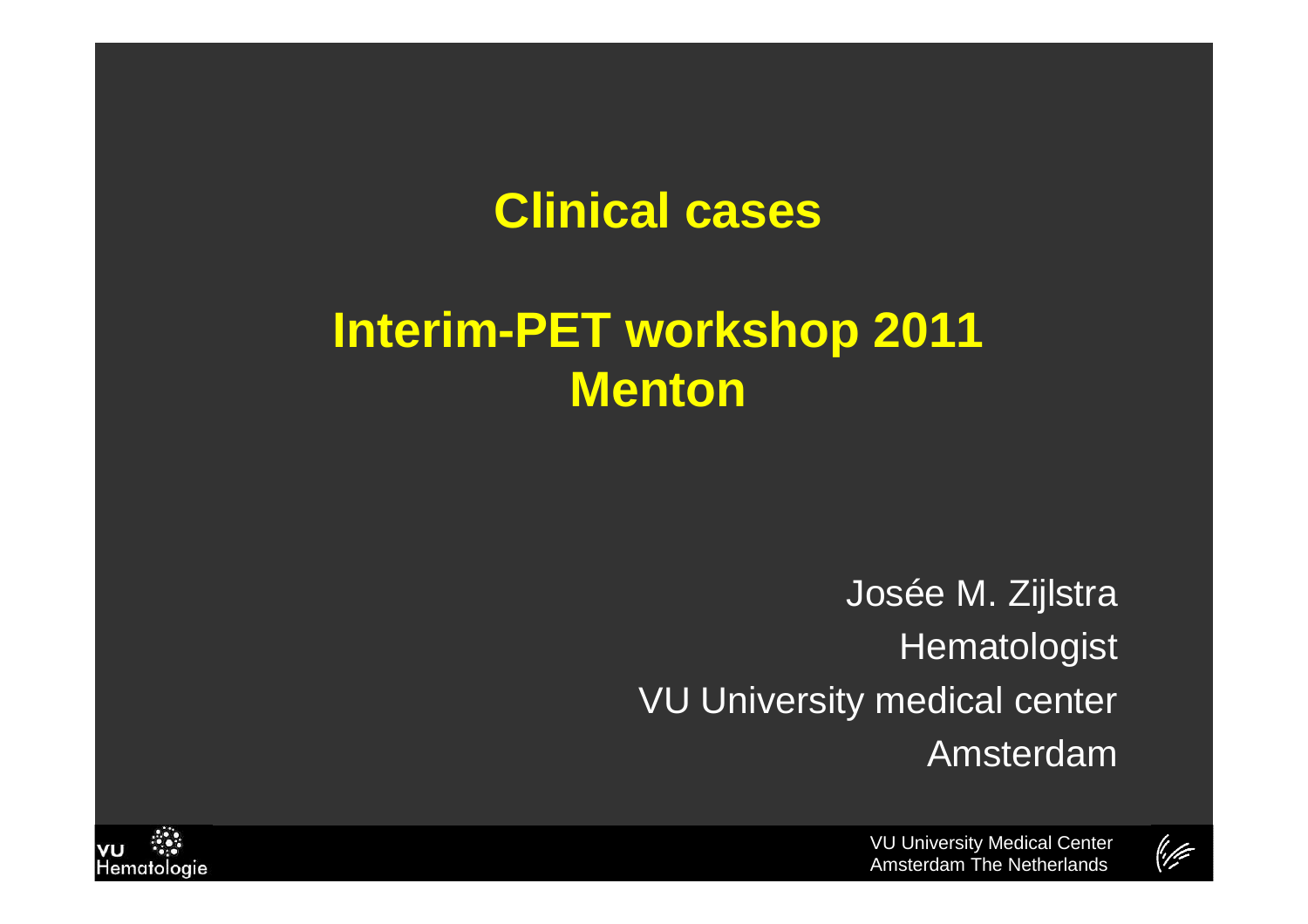# **Male, born <sup>1982</sup>**

**Complaints** 

- Painful left knee since 6 months
- •Fatigue, weight loss and anorexia since 3 months

#### Physical examination

- Swollen left knee/tibia with palpable mass  $\acute{\mathcal{O}}$  10 cm
- Lymph node left inguinal region

Department of Orthopedic Surgery: D/ osteomyelitis left tibia plateau



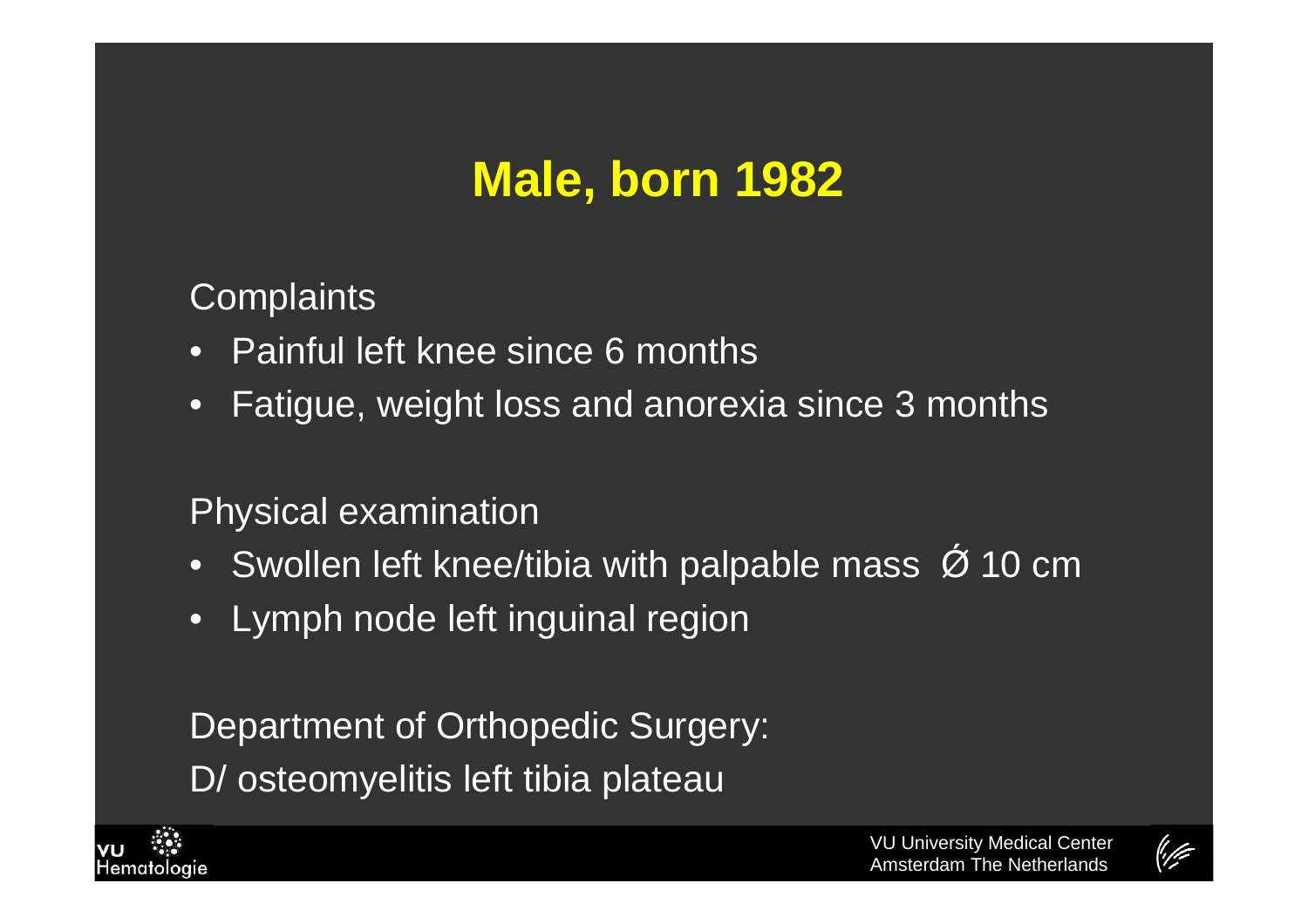# **Male, born <sup>1982</sup>**

Lab results:

- BSE > 100 mm
- CRP 160
- Hb 6.8 mmol/l
- WBC 12.5 x 10 9/l
- Platelets 140 x 10 9/l
- Kreatinin 68 U/l
- LDH 205 U/l



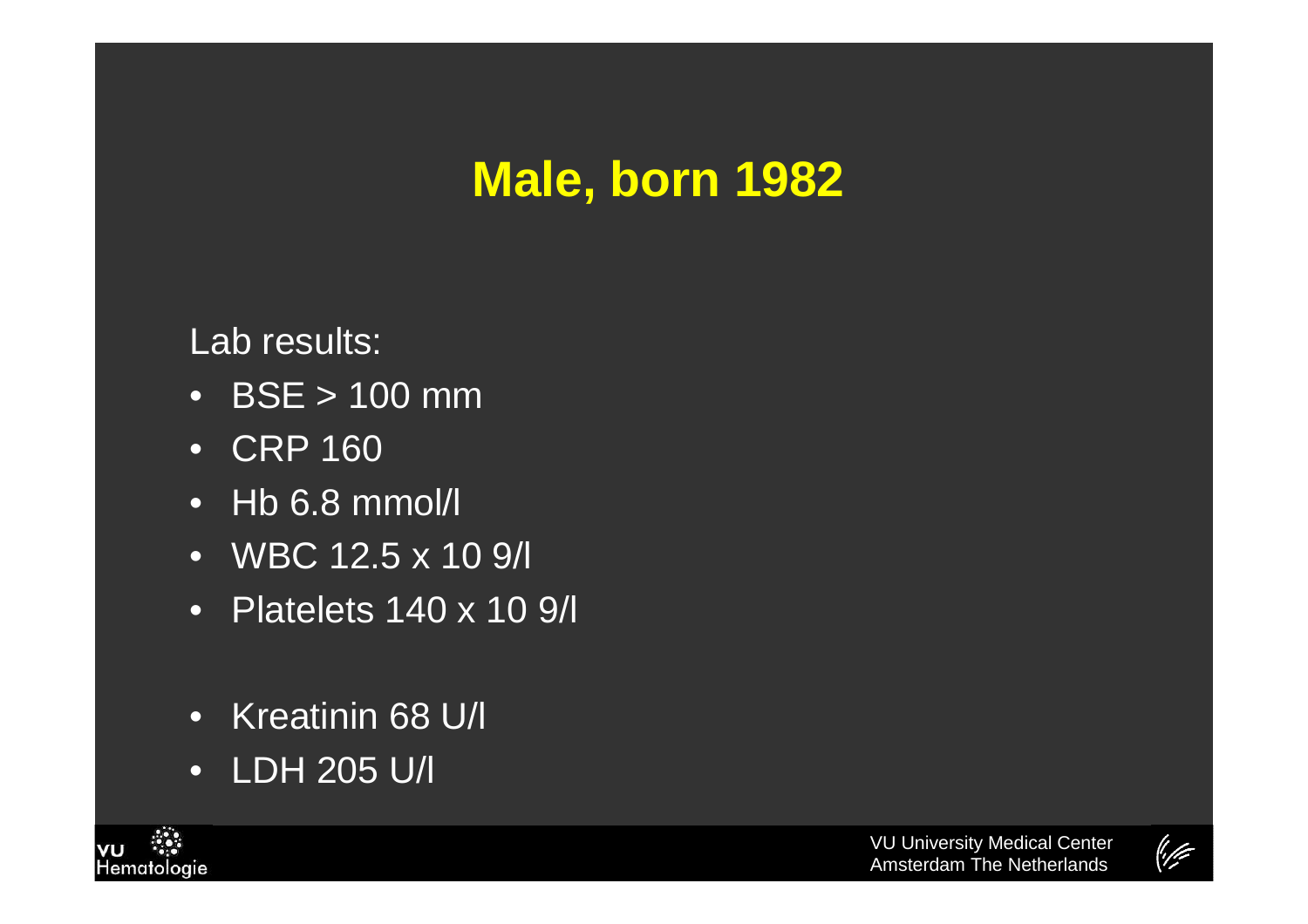# **Male, born <sup>1982</sup>**

R/ antibiotics

• No change

Surgery: histology/ tissue cultures

•Pathology: diffuse large B-cell lymphoma



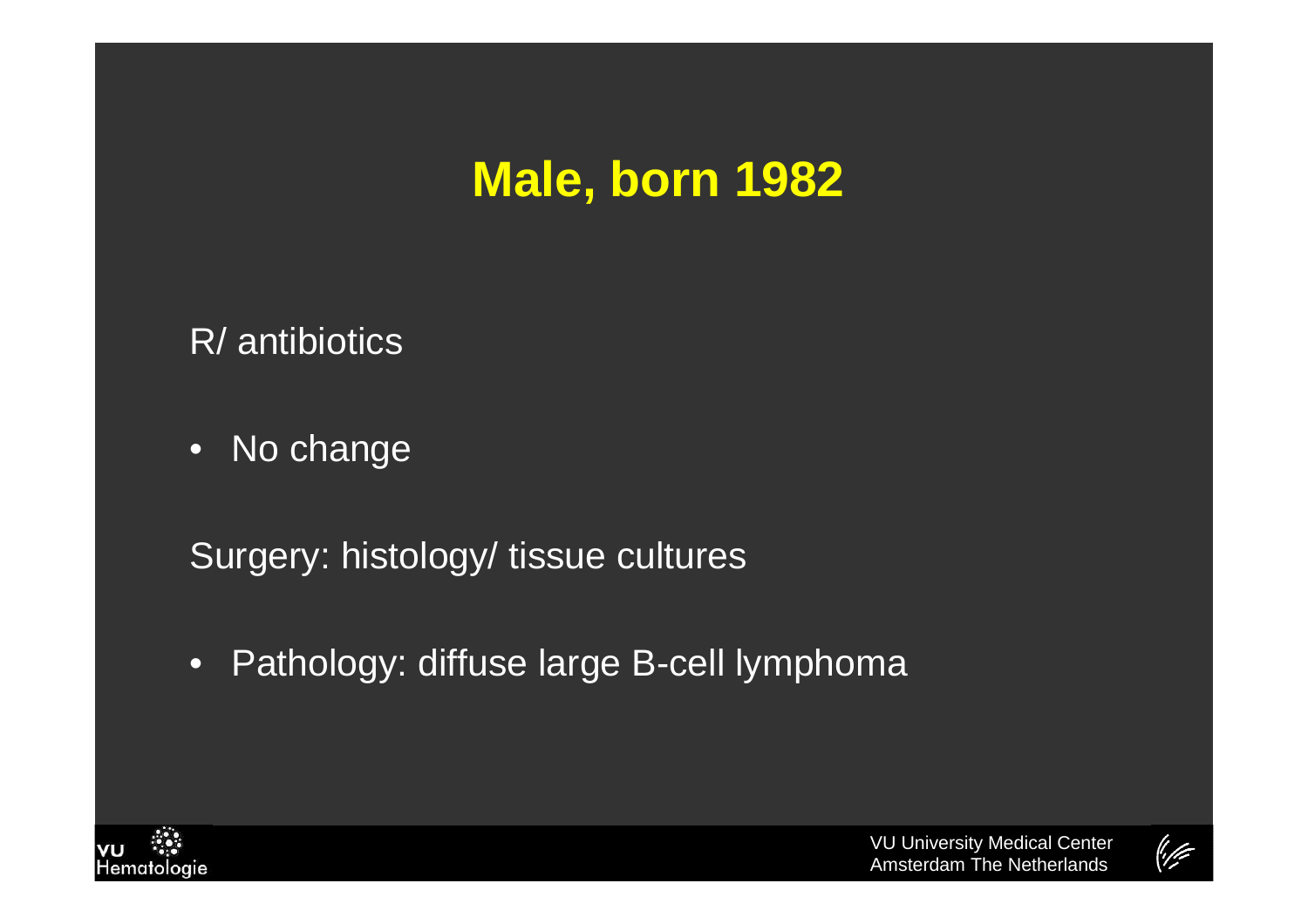### **Male, 1982**

#### • PET-CT Imaging

#### **DLBCL stage IVB**





VU University Medical CenterAmsterdam The Netherlands

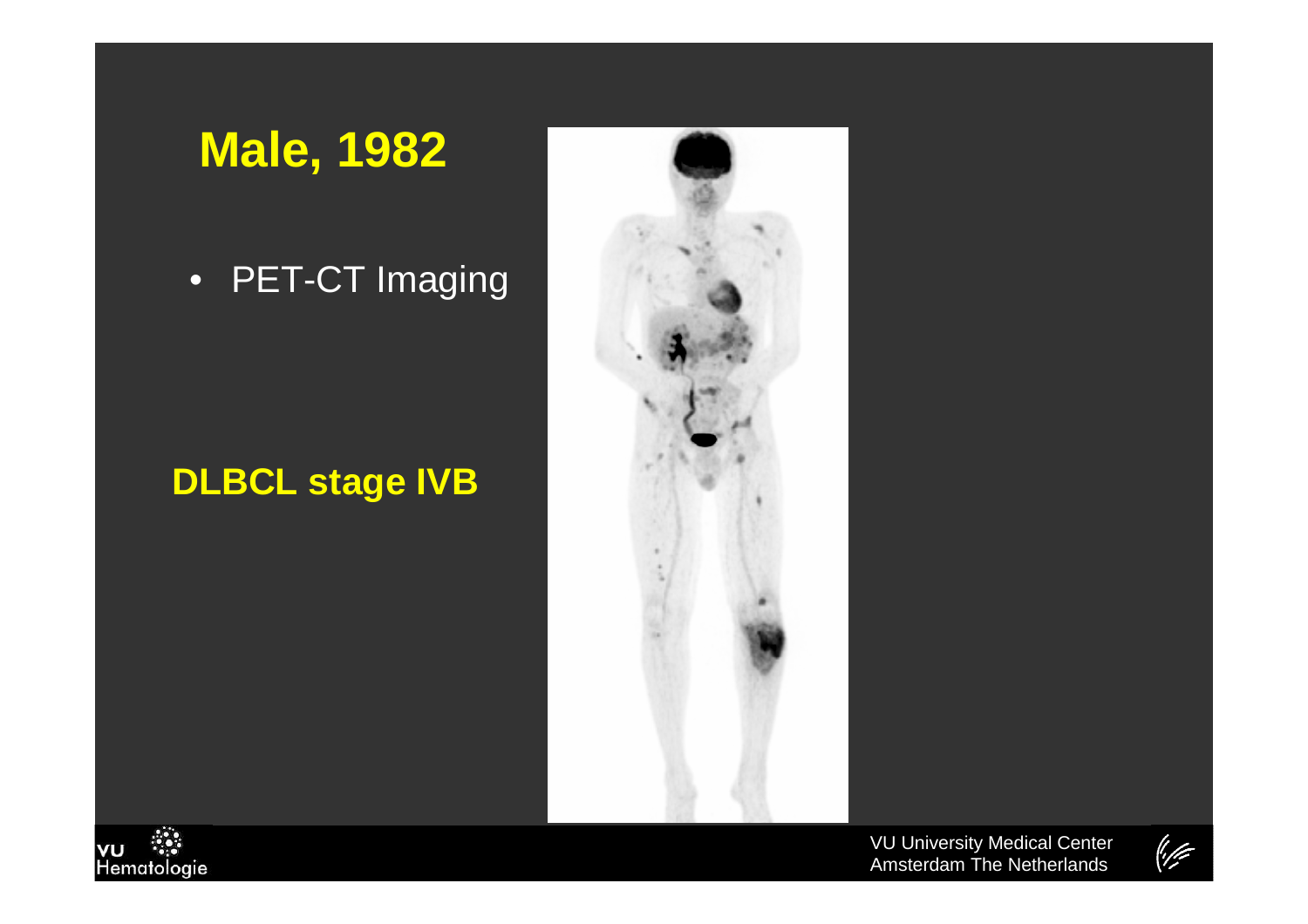## **Male, 1982**



#### **PET-CT PRETREATMENT**



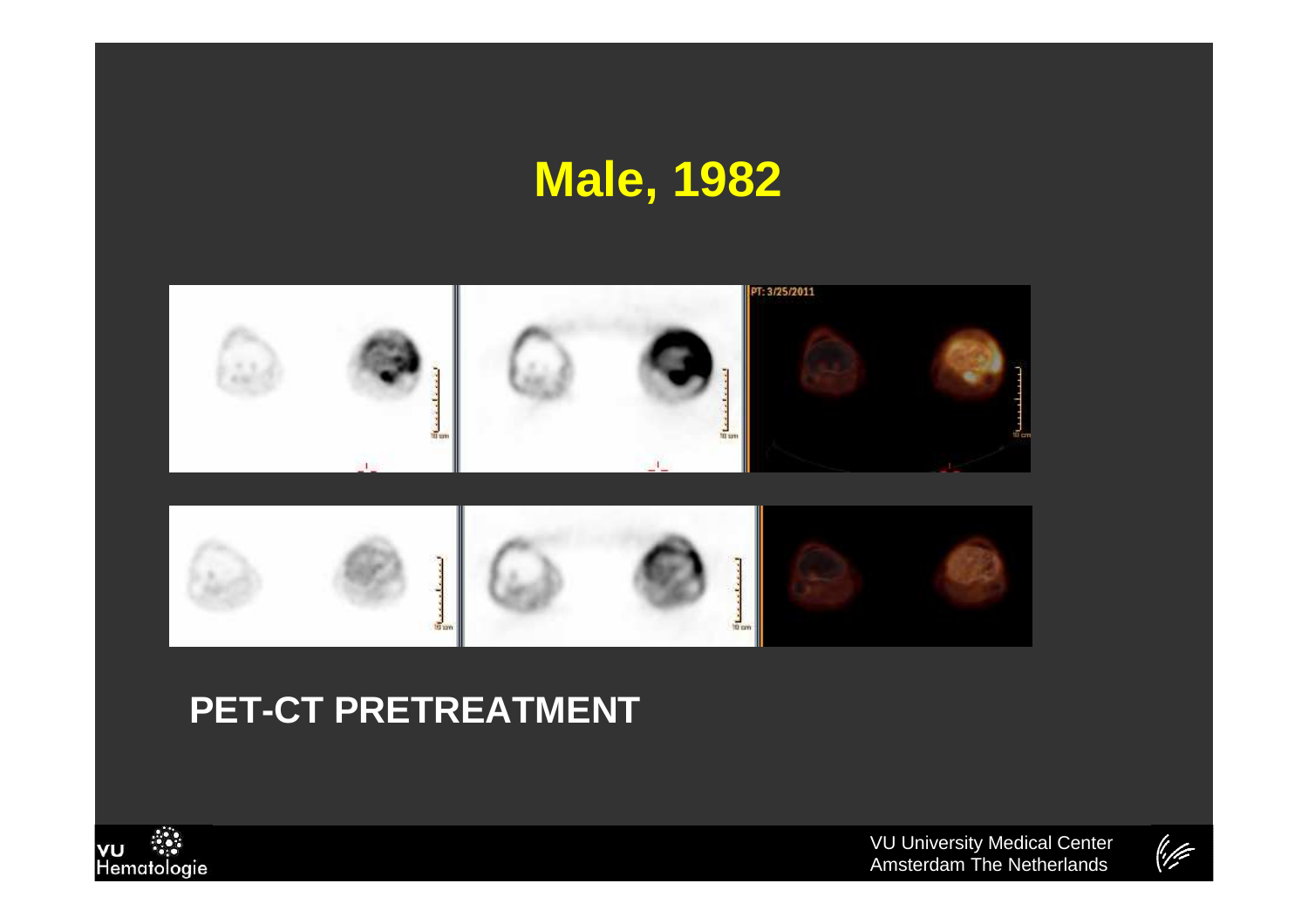

#### Treatment R-CHOP14

- 8 cycles
- Interim-PET after 4 cycles



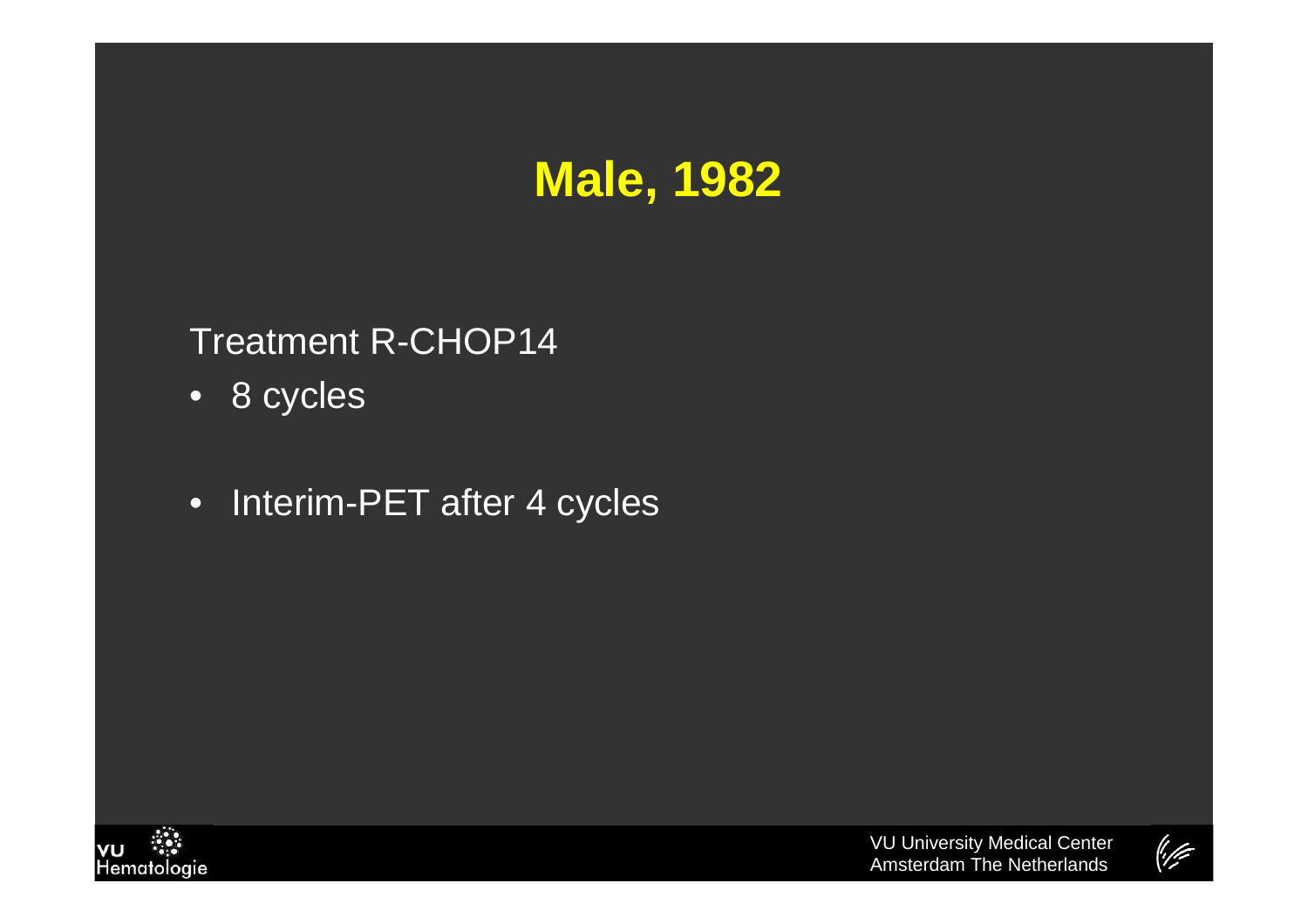





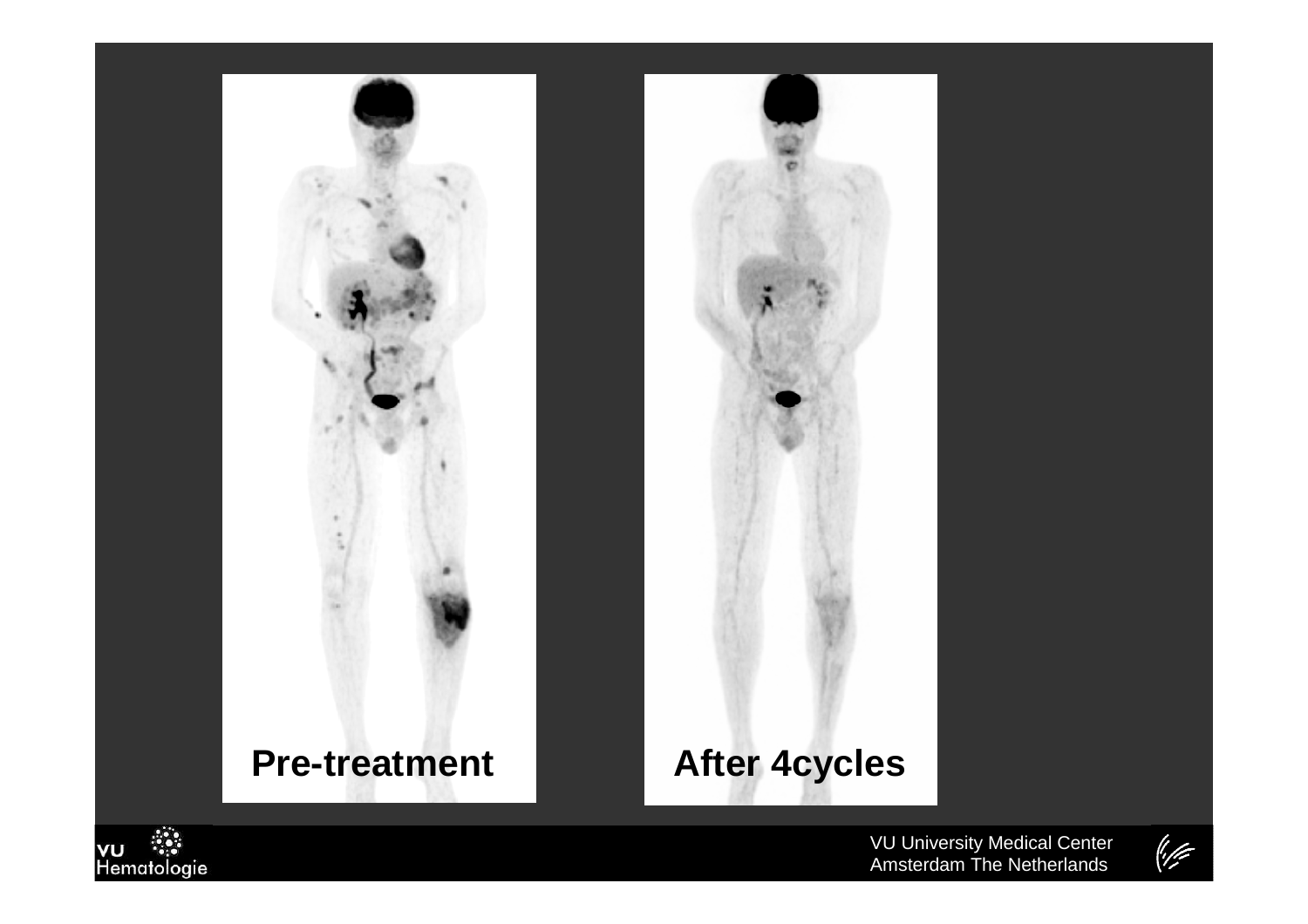## **Male, 1982, interim-PET**





VU University Medical CenterAmsterdam The Netherlands